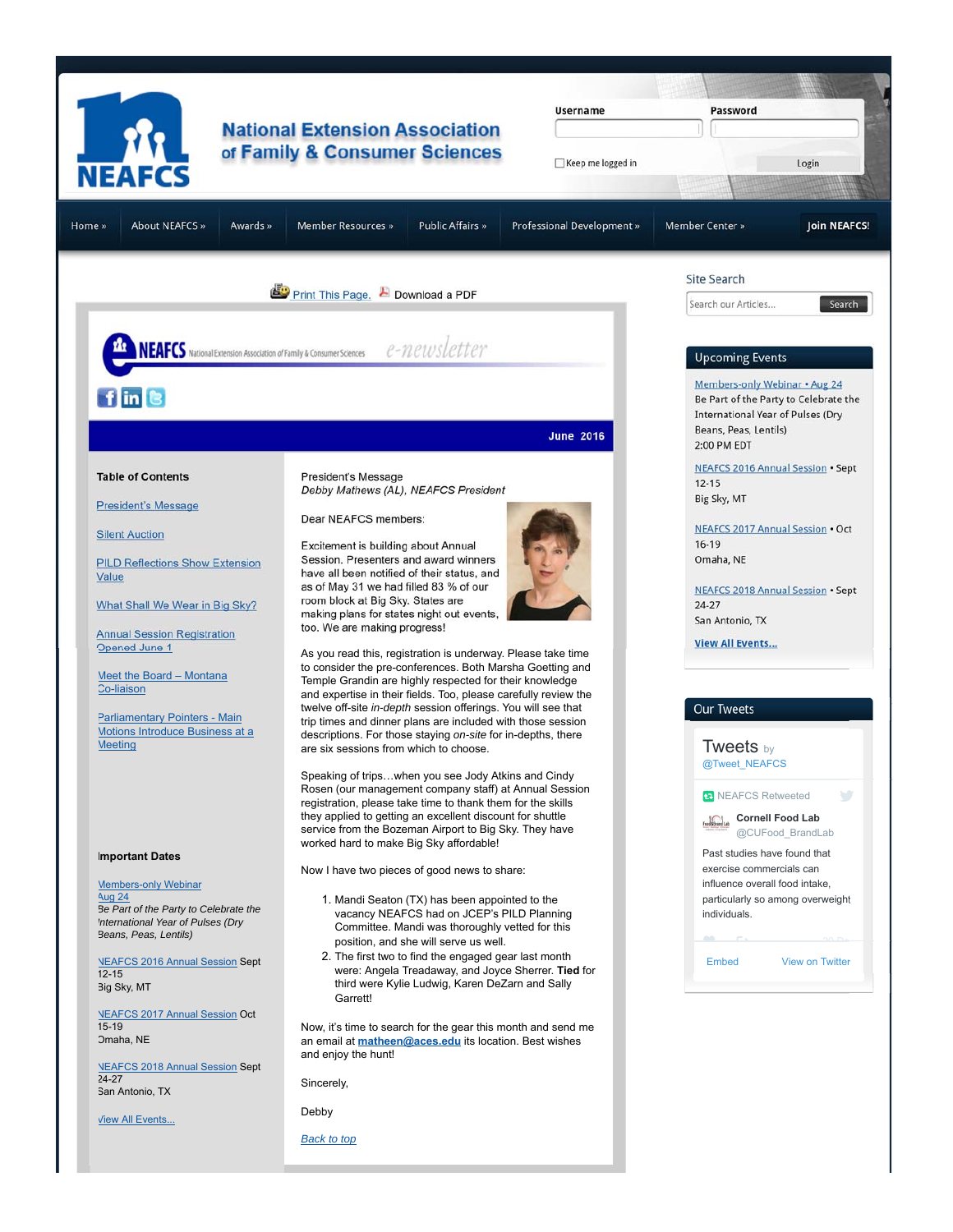### **Silent Auction**

*Tonya Johnson (OR), Family & Community Health Faculty*

![](_page_1_Picture_2.jpeg)

Greetings! As summer approaches, the markets and community events abound. There may be lots of great local items to pick up at these events and donate to the NEAFCS Silent Auction. Below is a bulleted list of items that are often very popular at the auction.

**National Extension Association of Family & Consumer Science** 140 Island Way, Ste 316 Clearwater Beach, FL 33767 (561) 477-8100 iody@neafcs.org

- Jewelry
- Artisan crafts
- Local items
- **•** Small baskets
- Hand-made items from NEAFC members

Want to donate more than you can carry? Terrific! You will be able to ship your items to Big Sky. The address will be announced as soon as it is noted.

#### Back to top

## **PILD Reflections Show Extension Value** *Glenda Hyde (OR), Vice President for Public Affairs*

First time attendees at PILD share reflections of their experience. These reflections show how sharing the value of Extension in your community is so effective.

"PILD provides the opportunity for seasoned Extension professionals as well as newer professionals to learn about the appropriate connections for and by Extension in DC. It helps educate us on the difference between advocating as an individual and speaking on behalf of our organization." *Kylie Ludwig (KS)*

Comments from NIFA Director, Dr. Sonny Ramaswamy made a significant impression. Highlighting Extension's role in combatting nutritional insecurity, he labeled as an existential threat to our society. He referenced the fact that science deniers (regarding climate change and other related issues) get tremendous following because they put out a clear and simple message. He said they take the complexity out of the issues and make statements that appeal to the public, even though they're incomplete, misleading and often outright untrue. His message pointed out to me the importance of our role in conveying complex information in the clearest and simplest terms possible, and helping people become comfortable with complexity in order to make informed decisions as individuals and as citizens. Dr. Ramaswamy, as well as several other speakers, drove home the importance of our success stories – both personal/anecdotal success stories as well as aggregated impact numbers. I have a new appreciation for different types of success stories.

![](_page_1_Picture_16.jpeg)

I also gained an increased sense of PRIDE in what we do. We sometimes get bogged down in hectic schedules and never-ending workloads, and fail to look at the big picture. A speaker referred to a survey of people who were not familiar with Extension. When that group heard the idea of creating an organization that does what we do, they *loved* the idea. We are still needed in our second

century; we simply need to make sure our stories are told." *Barb Wollan (IA)*

"I enjoyed hearing what our volunteers had to say about the conference and what they thought were the important messages that we should share with the government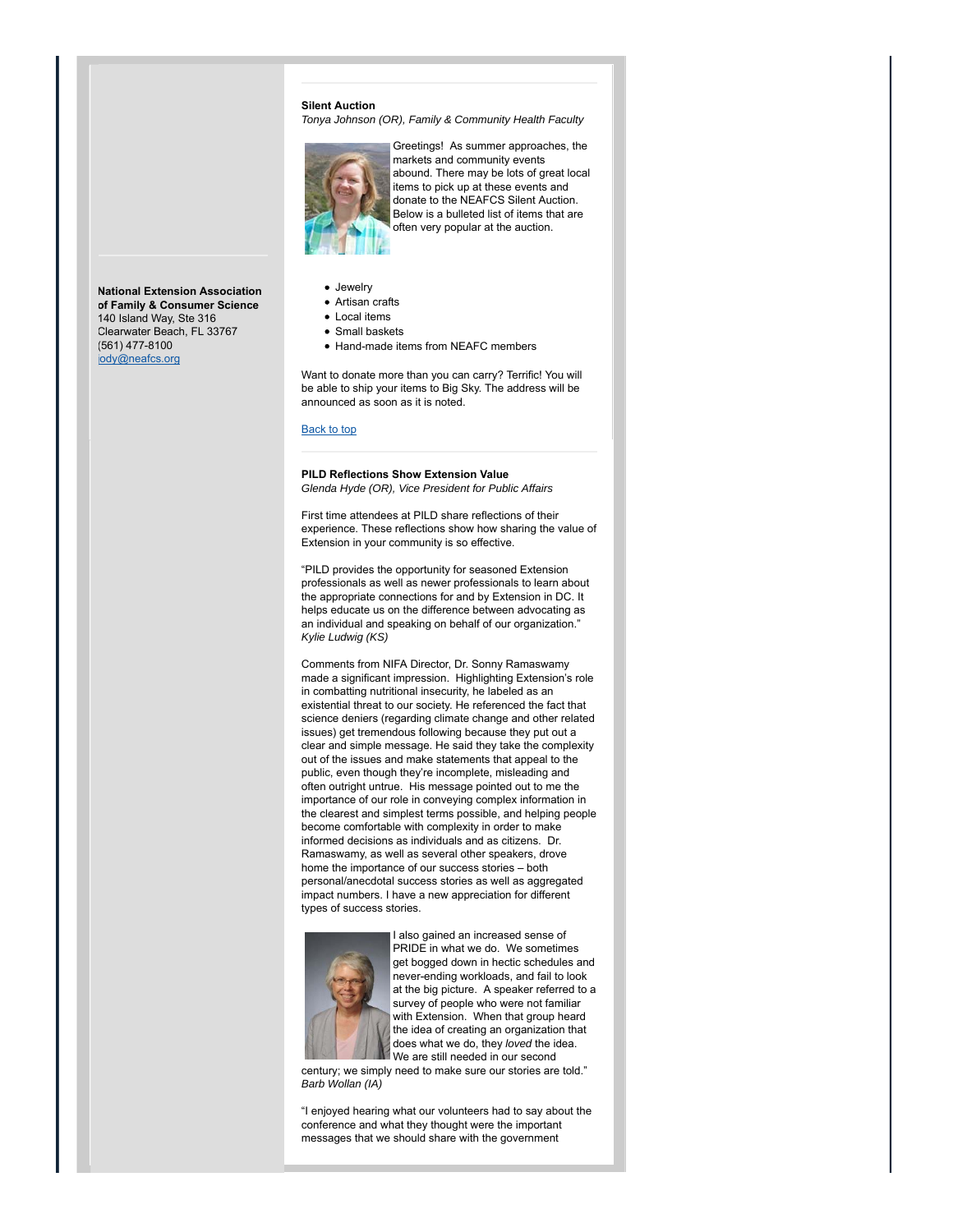officials. One of my favorite sessions was *Camping on the Capital: Innovative Ways to Enhance Advocacy and Build Support for Extension.* Tips and resources that are easily replicated to highlight the mission of every state's Extension program were shared. I'm already incorporating them in my work as I meet with county, state and federal legislators." *Dale P. Kehr* (IL)

#### Back to top

![](_page_2_Picture_2.jpeg)

discover | connect | engage

### **What Shall We Wear in Big Sky?**

*Kelly Moore (MT), President Elect-NEAFCS Montana Affiliate* 

![](_page_2_Picture_6.jpeg)

It has been said that Montana has four distinct seasons –sometimes all in one day!

"What will Big Sky weather be like September 12-15" you ask? September is a bit of a stretch when it comes to weather forecasting. Historically, average daytime highs reach 68 degrees. Nighttime lows can be a chilly 33 degrees. Temperatures can fluctuate rather dramatically, it's true, but it's definitely not a trip spoiler! With a little mindful packing, you can be prepared for Mother Nature's surprises!

## *Layers will be your best bet for the week.*

![](_page_2_Picture_10.jpeg)

A weatherproof jacket, comfortable walking shoes, sunglasses, and a variety of lightweight shirts, and sweaters will be perfect casual attire for September in Montana. Don't forget your swimsuit! If it's too chilly for an outdoor swim, there are plenty of Big Sky hot tubs for relaxing in.

Outdoor events are scheduled throughout the conference so if you find yourself away from the glow of the campfire, a lightweight hat and a pair of gloves could keep you extra toasty!

Gold and scarlet mountainsides and a canopy of sapphire blue skies entice you to explore the shops, restaurants, and trails of Big Sky!

If you're wondering about transportation options from the Bozeman airport (BZN) to Big Sky, go to https://neafcs.memberclicks.net/2016-annual-session where

we have information on shuttle options.

*Back to top*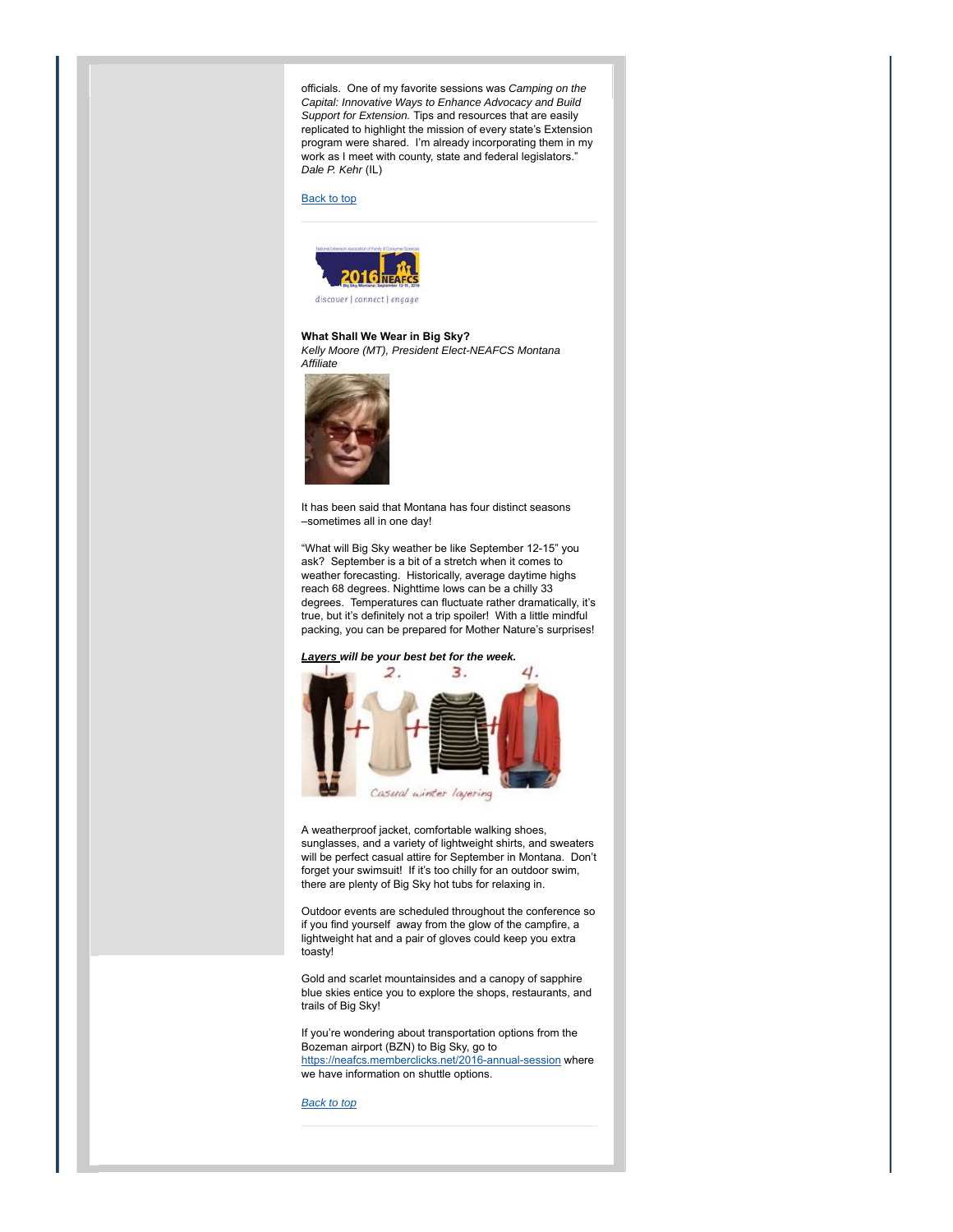![](_page_3_Picture_0.jpeg)

# discover | connect | engage

**Annual Session Registration Opened June 1**

*Tara Andrews and Sheila Friedrich (MT), NEAFCS Montana Affiliate Co-Liaisons to the Annual Session Committee*

#### **Full Conference**

Includes admission to the Monday Welcome Event; Wednesday Regional Meetings and Awards with Breakfast; Wednesday Deli Lunch and Thursday Continental Breakfast; **Thursday Evening Regional Dinners following the Awards** Ceremony; General Sessions, Concurrent Sessions, Poster Sessions, Exhibit Hall, Exhibitor Forum and Wellness **Activities.** 

**Early Bird Registration by July 15**Member: \$425Nonmember: \$525Guest/Spouse: \$325.

To register go to https://neafcs.memberclicks.net/2016annual-session.

### **Welcome Event - Reserve Your Wagon for the Big Sky Tailgate Parade!**

The NEAFCS Montana Affiliate will be hosting a tailgate party for its Welcome Event! Each Affiliate will be given the opportunity to order and decorate a parade wagon in your University's theme and colors. To order your wagon, please complete this form https://www.surveymonkey.com /r/C62SCD8.Wagons are 34" Roadmasters and will cost \$50. Each Affiliate will need to sign up for a wagon **by August 1, 2016**. Make checks payable to: MEAFCS, and mail to Joel Schumacher, PO Box 172800, Bozeman, MT 59717. Payments are due August 7, 2016. After the parade the wagons will be donated to local daycare centers.

## Back to top

**Meet the Montana Co-liaison** Tara Andrews, Montana Co-Liaison

![](_page_3_Picture_12.jpeg)

Hello, I am Tara Andrews, MSU Extension Agent in Custer County and co-liaison for the 2016 NEAFCS Conference in Big Sky, Montana. I have been asked to tell you a little about myself – so here goes.

This summer I will celebrate (yes celebrate) 25 years with the MSU

Extension Service with a split appointment between FCS and 4-H. It has been the perfect job fit for me. I have the opportunity to work with people of all ages, from a variety of backgrounds. In those 25 years I have had the privilege to watch many 4-Her's grow up, graduate from high school and college, and then come home to raise their families. Now I have their children in 4-H!

I have been married for 34 years, and my husband is now enjoying partial retirement. We have two daughters that we are very proud of. Our oldest is a professor at the University of Georgia and has become quite a Dawg fan. She has two children, Tucker and Esme who are the apple of my eye, and I get there as often as I can. Our second daughter manages a restaurant in Missoula, Montana, and teaches yoga at the University of Montana. You would think with her in Montana she would be fairly close but she actually lives 500 miles from us.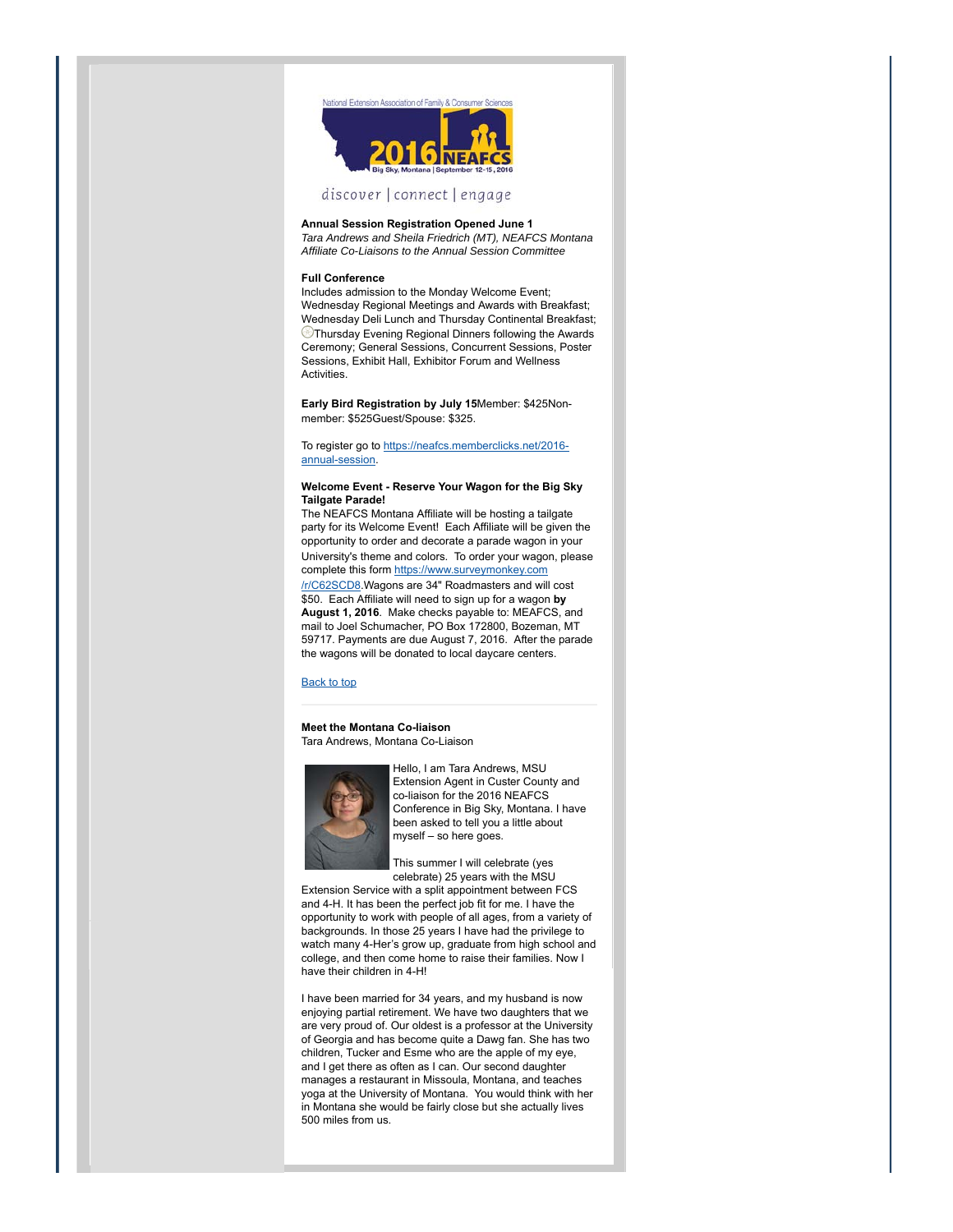In my spare time I love to quilt, garden, read and take our 2 dogs on walks. I am so looking forward to hosting you in Montana.

# *Back to top*

# **Parliamentary Pointers - Main Motions Introduce Business at a Meeting**

*Janice Strand (NM), Professional Registered Parliamentarian*

Is your concern that it takes a long time to conduct business at your organization's meetings? Is there a long, long discussion before a decision is made? Parliamentarians recommend that a main motion be used to introduce business as then the content of the issue is focused and discussion can center on the specific statement of the motion.

A main motion is stated, "I move....." as a meeting participant introduces business at a meeting. A complete main motion includes:

- 1. The proposed action.
- 2. Who will follow through on the action; President, Board, Individual, Committee.
- 3. If the action requires "reporting back" or completion then to whom? when?
- 4. If money is involved, how much? are funds available: how will it be financed?
- 5. If a committee is involved, how appointed? how many? Is the committee to investigate, consider, act, plan?

It is recommended that each main motion be written on a motion form, read by the maker of the motion, handed to the presider who restates the motion after it has been seconded. The presider then hands the completed form to the secretary; the motion, as stated, can then be written in the minutes.

The steps in the handling of the motion are:

- 1. The member seeks recognition from the chair.
- 2. The chair recognizes the member.
- 3. The member states the motion.
- 4. Another member seconds the motion.
- 5. The chair states the motion (it now belongs to the assembly).
- 6. The chair asks for debate/discussion; debate/discussion occurs. The maker of the motion is given the first opportunity to speak.
- 7. The chair "puts the question". "Is there any debate?"
- 8. The members vote on the motion.
- The chair announces the result of the vote and the 9. action to be taken if the motion is adopted.

Subsidiary motions are applied to main motions...to amend a main motion, to refer a main motion to a committee, to limit or extend debate on a main motion, etc. Each one of these subsidiary motions can be covered in a future column.

*Information on agenda can be reviewed in Roberts Rules of Order Newly Revised, 11th Edition, (RONR) pp. 353-375.* 

*Back to top*